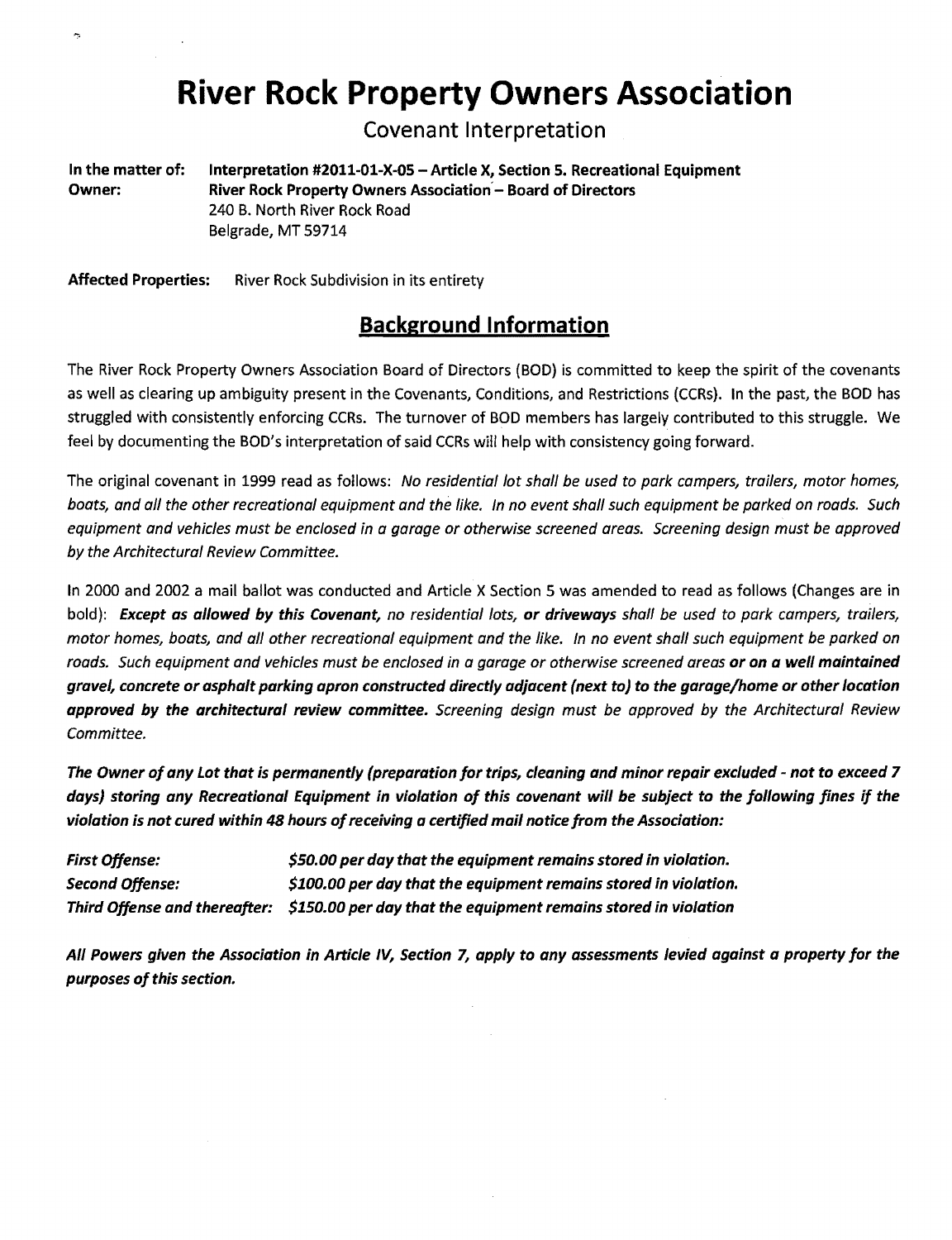## **Board of Directors Decision**

The following sentence by sentence interpretation will be used to summarize the BOD's decision on said covenant:

Sentence 1: This sentence explains where recreational equipment can be stored on any lot. They cannot be stored or parked on a driveway; see definition of driveway below. Trailers in this sentence will refer to any trailer including work trailers. The definition of words {and the like' is below.

Sentence 2: This sentence is self-explanatory meaning absolutely no parking recreational equipment on the roads including alleys.

Sentence 3: Recreation equipment needs to be enclosed in garage, screened from view, next to/side of/not in front of the home or garage on material consistent with covenant (gravel, asphalt, or concrete), or other approved location that meets one of the other three items. Approval by Architectural Review Committee means a signed and dated design plans that indicate acceptable use and on file a River Rock office. Gravel apron can not be connected to the road or sidewalk (this helps keep gravel off the road and out of the storm drains). Asphalt and concrete apron can be connected to the road or sidewalk.

Sentence 4: All screened material must be approved by Architectural Review Committee. Approval by the Architectural Review Committee means signed and dated plans that indicate acceptable use, and on file with the River Rock Property Owners Association office.

Sentence 5: The definition of permanent and temporary are listed below. We will be interpreting the 7-day limit to mean 7-days per quarter. A certified letter will be sent to lot owners in violation. The fines will begin 72-hrs after said letter is placed in the mail. This accounts for the 24-hours for delivery of the notice (Article XI, Section 7. Notices; Documents; Deliver.) and the allotted 48-hours after receiving the notice to address the violation. A certified mail notice is the notification you receive from the post office that you have certified mail.

Remaining Sentences: The remaining sentences deal with the fining structure and the BOD's responsibility and authority to collect said fines. The fining structure states an offence per day in violation structure. The BOD interprets that to mean as long as the equipment is in violation fines will occur per day. Once the equipment is moved to an acceptable location, then that offence is closed. The offences are only reset back to zero when the ownership of the property has changed.

## **Definitions (dictionary.law.com (Dictionary Tab))**

- Driveway a private road for vehicles, often connecting a house or garage with a public road
- And the like one of many that are similar to each other
- Permanent Lasting or remaining without essential change
- Temporary Lasting, used, serving, or enjoyed for a limited time.